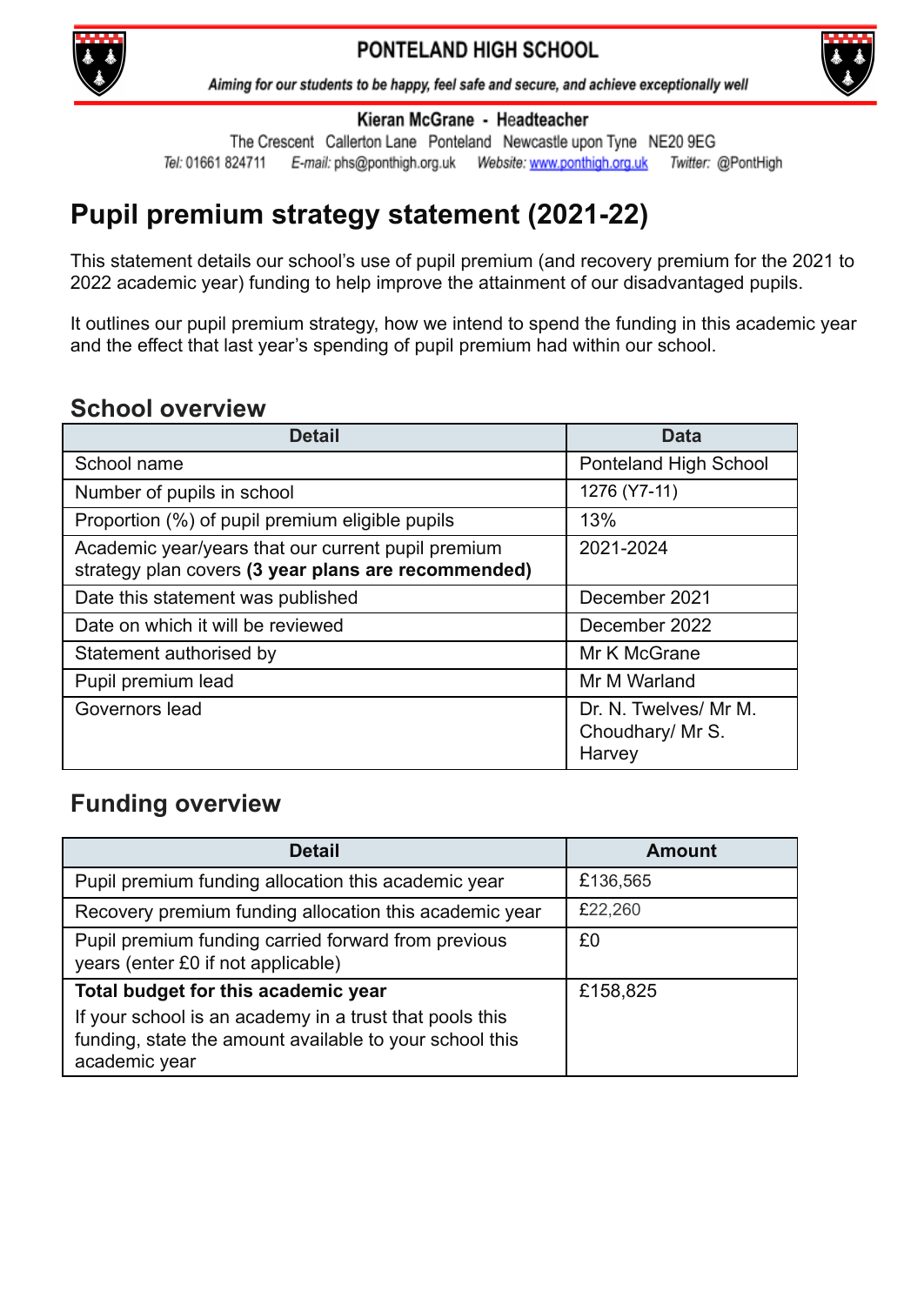# **Part A: Pupil premium strategy plan**

## **Statement of intent**

We are committed to ensuring that the academic achievement of our Disadvantaged students is comparable to that of their peers in all subject areas. We want our Disadvantaged students to experience a full and well rounded education and benefit fully from the high quality provision offered at Ponteland High School.

This strategy details a plan for how this intention will be achieved. It is based on the principles of quality first teaching, targeted academic support, regular monitoring and effective intervention, increased participation in wider school activities and improved parental engagement.

# **Challenges**

Some of our Disadvantaged students face significant challenges, which makes engaging in school and their learning difficult. At the same time, we have some students with very specific and individual needs whilst others face very few challenges at all. In order to support our Disadvantaged students we have identified a range of potential challenges but we are acutely aware that these are not unique to Disadvantaged students and additional challenges may emerge throughout the year.

| <b>Challenge</b><br>number | <b>Detail of challenge</b>                                                                                                                            |
|----------------------------|-------------------------------------------------------------------------------------------------------------------------------------------------------|
|                            | Poor attendance and becoming persistently absent                                                                                                      |
| $\mathbf{2}$               | Significant mental health, emotional and pastoral needs                                                                                               |
| $\mathbf{3}$               | Self regulation and managing personal behaviour                                                                                                       |
| $\overline{\mathbf{4}}$    | Challenging family situations or personal circumstances that detract from a focus on<br>school                                                        |
| 5                          | Low levels of literacy and numeracy                                                                                                                   |
| 6                          | Students with high prior attainment may need additional support with personal<br>organisation and aspirations to achieve in line with their potential |
| $\overline{7}$             | Lack of aspiration or idea of what the future might look like, and where education fits<br>into this                                                  |
| 8                          | Lack of access to suitable technology, i.e. laptop and wifi                                                                                           |
| 9                          | Lack of access to cultural and social experiences such as residential school trips                                                                    |
| 10                         | Inconsistent teaching and expectations                                                                                                                |
| 11                         | The need to be more independent in study habits as required in a secondary school.                                                                    |
| 12                         | Gaps in knowledge and understanding arising during periods of remote education<br>through the Covid pandemic.                                         |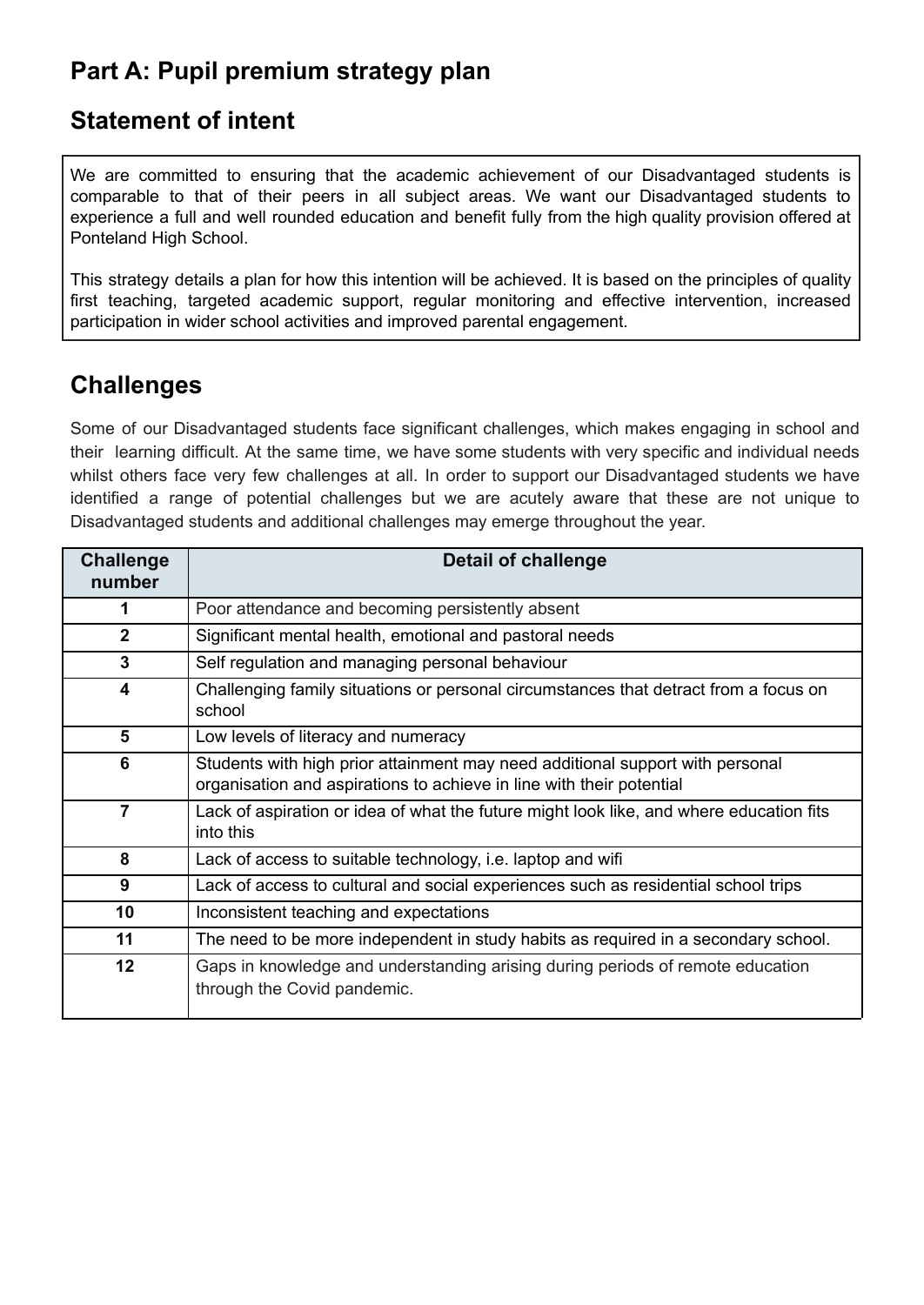



Aiming for our students to be happy, feel safe and secure, and achieve exceptionally well

#### Kieran McGrane - Headteacher

The Crescent Callerton Lane Ponteland Newcastle upon Tyne NE20 9EG Tel: 01661 824711 E-mail: phs@ponthigh.org.uk Website: www.ponthigh.org.uk Twitter: @PontHigh

## **Intended outcomes**

This explains the outcomes we are aiming for **by the end of our current strategy plan**, and how we will measure whether they have been achieved.

| <b>Intended outcome</b>                     | <b>Success criteria</b>                                                                 |
|---------------------------------------------|-----------------------------------------------------------------------------------------|
| Progress 8                                  | Significantly reduce the gap between<br>disadvantaged students and their peers          |
| Attainment 8                                | To maintain attainment 8 figures significantly<br>above national average                |
| Percentage of Grade 5+ in English and maths | Significantly reduce the gap between<br>disadvantaged students and their peers          |
| <b>EBacc entry</b>                          | To maintain more than 50% of disadvantaged<br>students being entered for EBacc subjects |

## **Activity in this academic year**

This details how we intend to spend our pupil premium (and recovery premium funding) **this academic year** to address the challenges listed above.

## **Teaching (for example, CPD, recruitment and retention)**

Budgeted cost: £100,000

| <b>Activity</b>                                                                                                                                                | <b>Evidence that</b><br>supports this<br>approach                                                        | <b>Challenge</b><br>number(s)<br>addressed |
|----------------------------------------------------------------------------------------------------------------------------------------------------------------|----------------------------------------------------------------------------------------------------------|--------------------------------------------|
| Guarantee quality first teaching through ensuring<br>that each subject curriculum is ambitious and<br>appropriate for all students including<br>Disadvantaged. | <b>Mastery Learning has</b><br>been shown to have high<br>impact for very low cost<br>(EEF, 2021)        | 6, 10, 11, 7, 12                           |
| Ensure the planned curriculum is implemented in<br>full so that all students including Disadvantaged<br>know more, remember more and can do more.              | Individualised Instruction<br>has been shown to have<br>moderate impact for very<br>low cost (EEF, 2021) | 6,9                                        |
| Develop a bank of video clips to address common<br>misconceptions for each subject that all students<br>can access.                                            | Metacognition has been<br>shown to have a high<br>impact for very low cost<br>(EEF, 2021)                | 1, 12, 10                                  |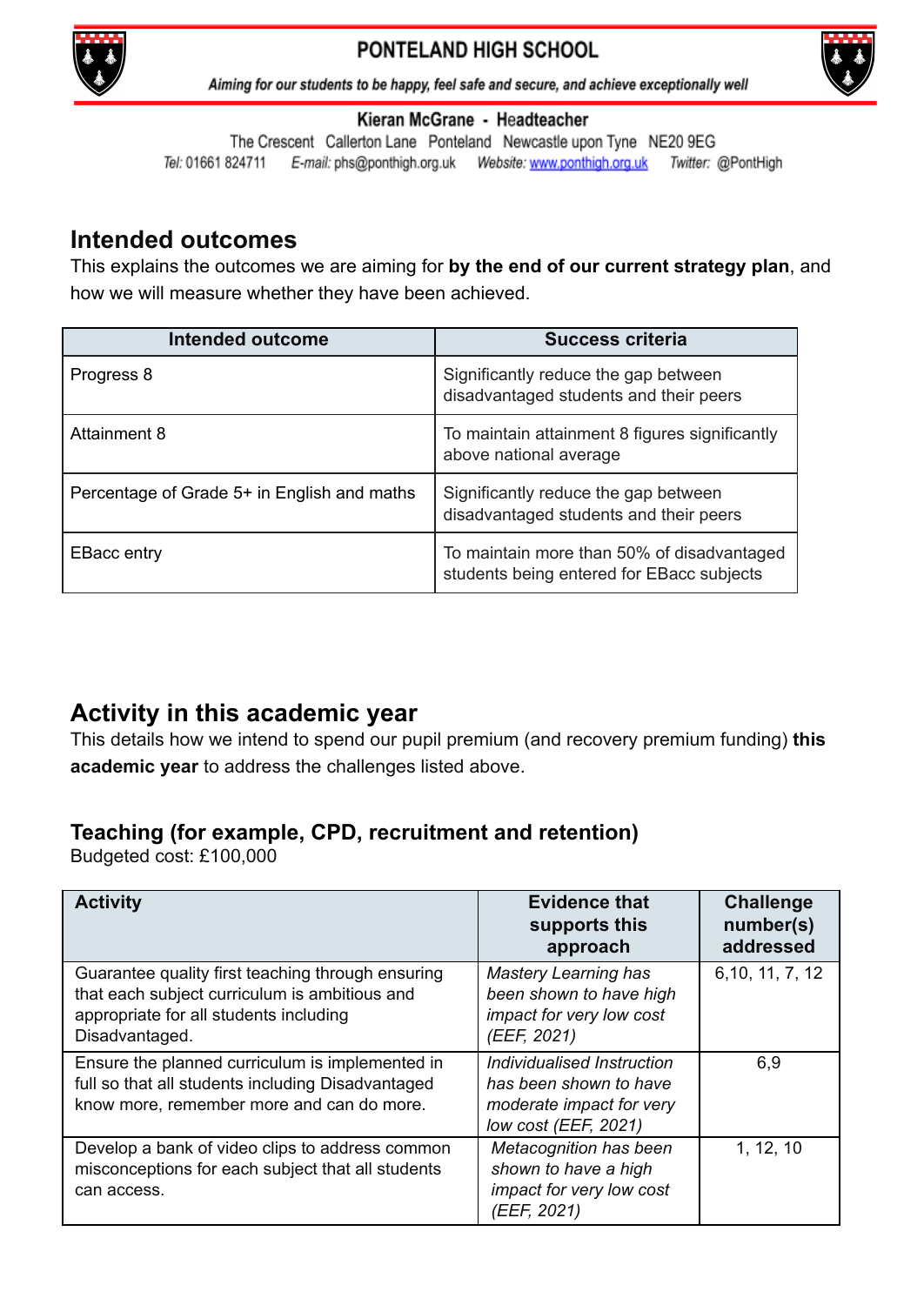| Improve the literacy and numeracy standard of<br>Disadvantaged students by utilising a system of<br>early identification and input where appropriate.<br>This will include the:<br>• appointment of additional staff in English and<br>Maths to build capacity to support very weak KS3 | <b>Reading Comprehension</b><br>strategies have been<br>shown to have a very<br>high impact for a very low<br>cost. (EEF, 2021) | 5 |
|-----------------------------------------------------------------------------------------------------------------------------------------------------------------------------------------------------------------------------------------------------------------------------------------|---------------------------------------------------------------------------------------------------------------------------------|---|
| learners                                                                                                                                                                                                                                                                                | Oral language                                                                                                                   |   |
| • development of literacy and numeracy schemes<br>in years 7 and 8 to build strong foundations from<br>the early secondary school years                                                                                                                                                 | interventions have been<br>shown to have high<br>impact for a very low cost                                                     |   |
| • maintaining smaller class sizes in KS4                                                                                                                                                                                                                                                | (EEF, 2021)                                                                                                                     |   |
| • staff training to aid teachers supporting weaker<br>readers                                                                                                                                                                                                                           |                                                                                                                                 |   |

# **Targeted academic support (for example, tutoring, one-to-one support structured interventions)**

Budgeted cost: £58,825

| <b>Activity</b>                                                                                                                                                                               | <b>Evidence that supports this</b><br>approach                                                  | <b>Challenge</b><br>number(s)<br>addressed |
|-----------------------------------------------------------------------------------------------------------------------------------------------------------------------------------------------|-------------------------------------------------------------------------------------------------|--------------------------------------------|
| Ensure that all Disadvantaged<br>students have access to their own<br>computer for use at home. Where this<br>is not the case students will be issued<br>with a loan Chromebook.              | Homework has been shown to have a<br>high impact for very low cost. (EEF,<br>2021)              | 8                                          |
| Ensure that all Disadvantaged students<br>are able to access Google Classroom<br>and view the subject misconception<br>videos.                                                                |                                                                                                 |                                            |
| Ensure that underperforming<br>Disadvantaged students are offered<br>intervention either within each subject<br>area or from paid tutors.                                                     | One to one tuition has been shown to<br>have a high impact for moderate cost<br>(EEF, 2021).    | 4, 10, 12                                  |
| Provide educational materials, where<br>relevant, at no cost including textbooks<br>and revision material as well as access<br>to visits and trips that are run to<br>enhance the curriculum. |                                                                                                 |                                            |
| To increase student and parental<br>engagement and attendance at support<br>events, subject and parents' evenings<br>including offering support with<br>transportation.                       | Parental engagement has been<br>shown to have moderate impact for<br>very low cost (EEF, 2021). | 4, 6                                       |
| To provide video versions of key<br>information where parents fail to<br>engage                                                                                                               |                                                                                                 |                                            |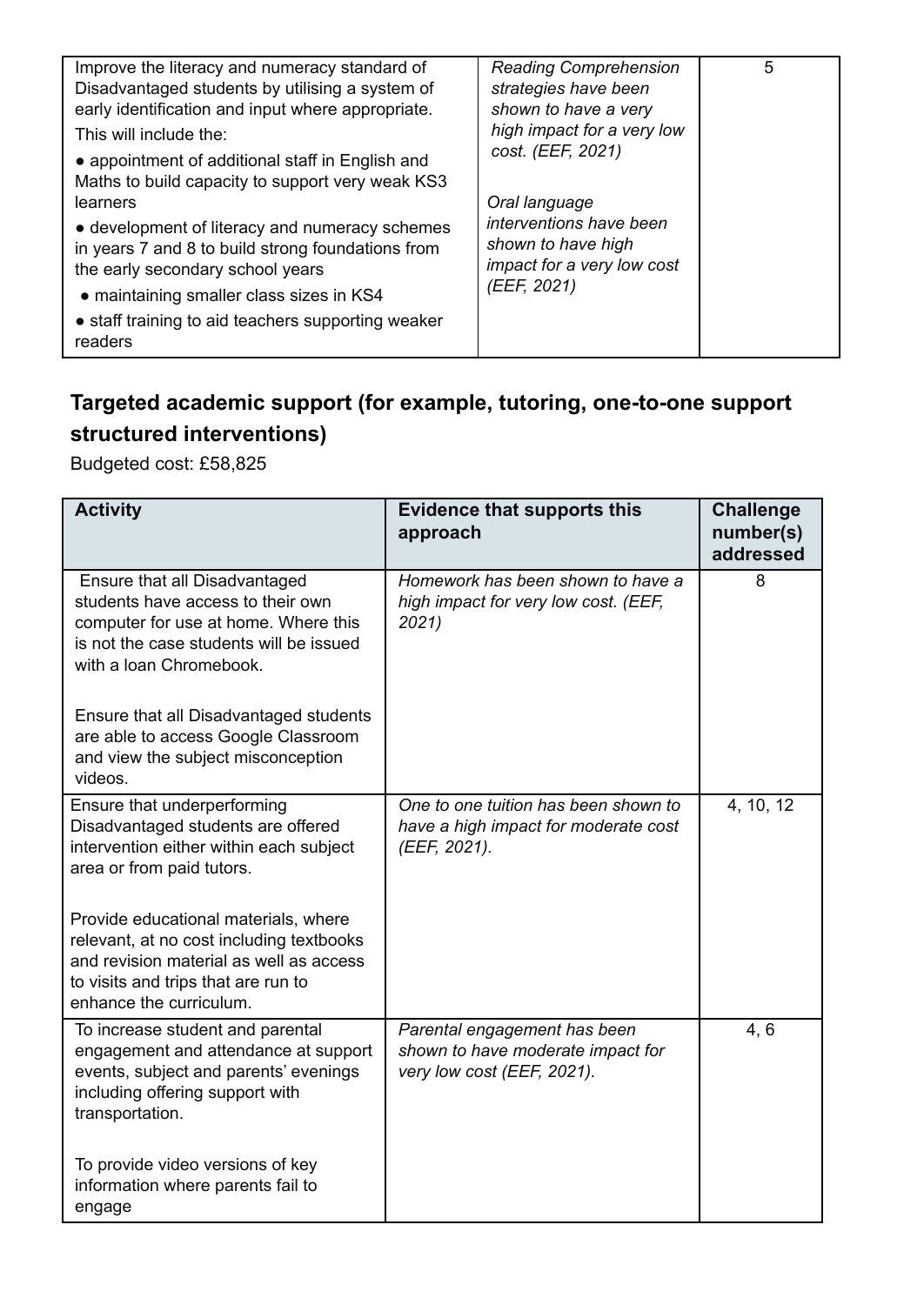



Aiming for our students to be happy, feel safe and secure, and achieve exceptionally well

#### Kieran McGrane - Headteacher

The Crescent Callerton Lane Ponteland Newcastle upon Tyne NE20 9EG Tel: 01661 824711 E-mail: phs@ponthigh.org.uk Website: www.ponthigh.org.uk Twitter: @PontHigh

### **Wider strategies (for example, related to attendance, behaviour, wellbeing)**

Budgeted cost: £0

| <b>Activity</b>                                                                                                                                                              | <b>Evidence that supports this</b><br>approach                                                                                                                                                                                                                            | <b>Challenge</b><br>number(s)<br>addressed |
|------------------------------------------------------------------------------------------------------------------------------------------------------------------------------|---------------------------------------------------------------------------------------------------------------------------------------------------------------------------------------------------------------------------------------------------------------------------|--------------------------------------------|
| Closely monitor the attendance of<br>Disadvantaged students in all year<br>groups to ensure their attendance<br>matches that of non-Disadvantaged<br>peers.                  | Research has found that poor<br>attendance is linked to poor<br>academic attainment across all<br>stages. However, evidence suggests<br>that small improvements in<br>attendance can lead to meaningful<br>impacts for these outcomes. (EEF<br>Rapid Evidence Assessment) |                                            |
| Closely monitor the behaviour and<br>attitudes of Disadvantaged students to<br>ensure they are fully engaging with<br>school                                                 | Behaviour interventions have been<br>shown to have moderate impact for<br>low cost (EEF, 2021).                                                                                                                                                                           | 2, 3                                       |
| To ensure that under performing KS3<br>Disadvantaged students are placed on<br>report when issues are identified<br>following each assessment event.                         |                                                                                                                                                                                                                                                                           |                                            |
| Ensure that Disadvantaged students<br>are provided every year with high<br>quality careers guidance and<br>one-two-one support with their KS4 and<br>Post-16 option choices. | Mentoring has been shown to have<br>low impact for moderate cost (EEF,<br>2021)                                                                                                                                                                                           | 7                                          |

### **Total budgeted cost: £158,825**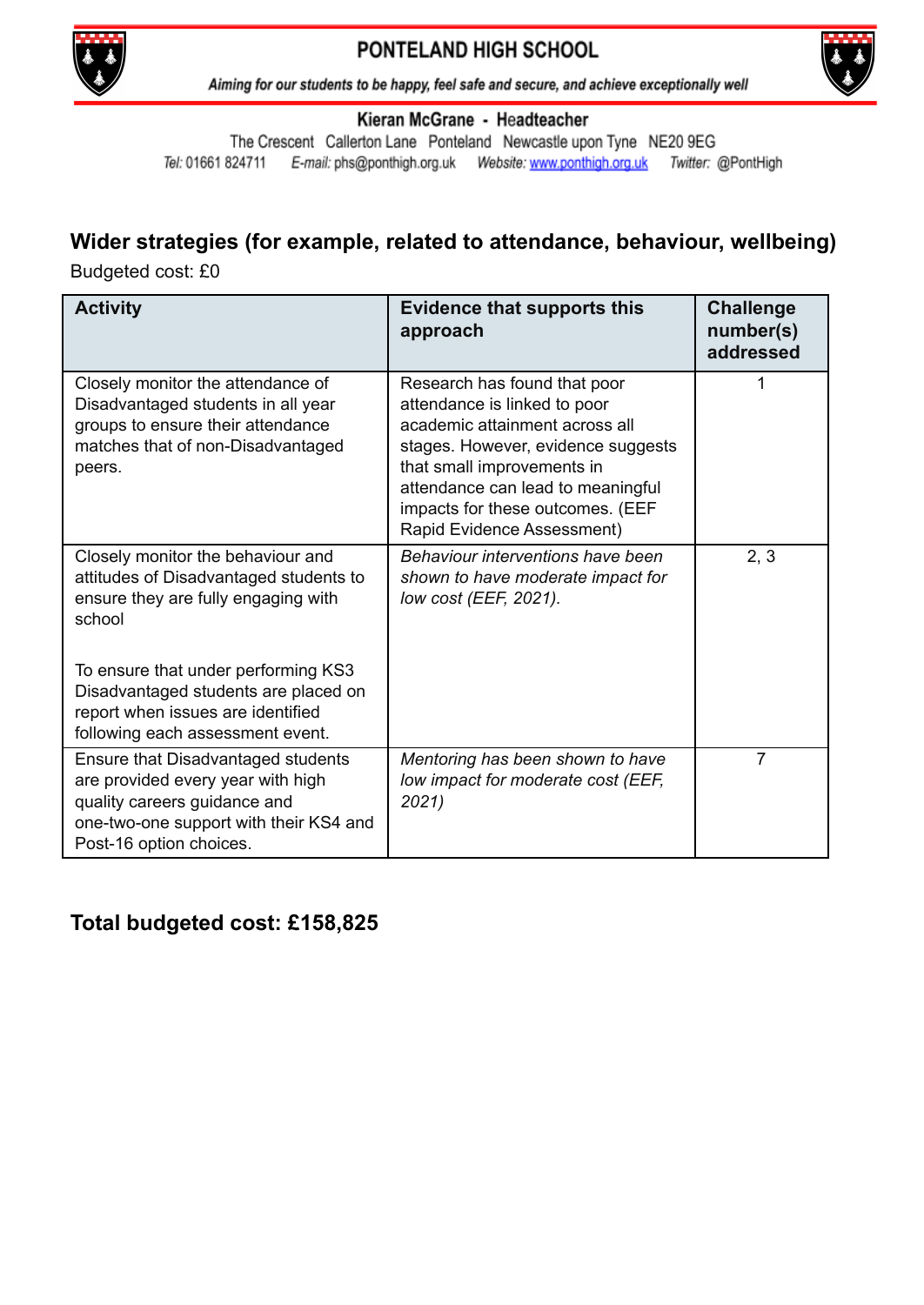# **Pupil premium strategy outcomes**

#### **2020-21 Review: last year's aims and outcomes**

| Aim                                                                                                      | <b>Outcome</b>                                            |
|----------------------------------------------------------------------------------------------------------|-----------------------------------------------------------|
| Eliminate P8 gap between Disadvantaged<br>students and their non-Disadvantaged peers<br>nationally       | Data is unavailable                                       |
| Eliminate A8 gap between Disadvantaged and<br>their non-Disadvantaged peers nationally                   | PHS Disadvantaged A8: 44.71<br>No national data available |
| Eliminate 5+ EM achievement gap between<br>Disadvantaged and their non-Disadvantaged<br>peers nationally | PHS Disadvantaged: 21%<br>No national data available      |
| Ensure Disadvantaged attendance is in line<br>with their non-Disadvantaged peers nationally              | Attendance data unavailable due to the pandemic           |

# **Externally provided programmes**

| <b>Programme</b>                                                   | <b>Provider</b>                                                                   |
|--------------------------------------------------------------------|-----------------------------------------------------------------------------------|
| Newcastle United Foundation School's<br>Programme (1 day per week) | <b>Newcastle United Football Club</b>                                             |
| One-2-One student mentoring                                        | <b>Brian Wade</b>                                                                 |
| In school music lessons                                            | Various private peripatetic teachers and<br>Northumberland Schools Music Service. |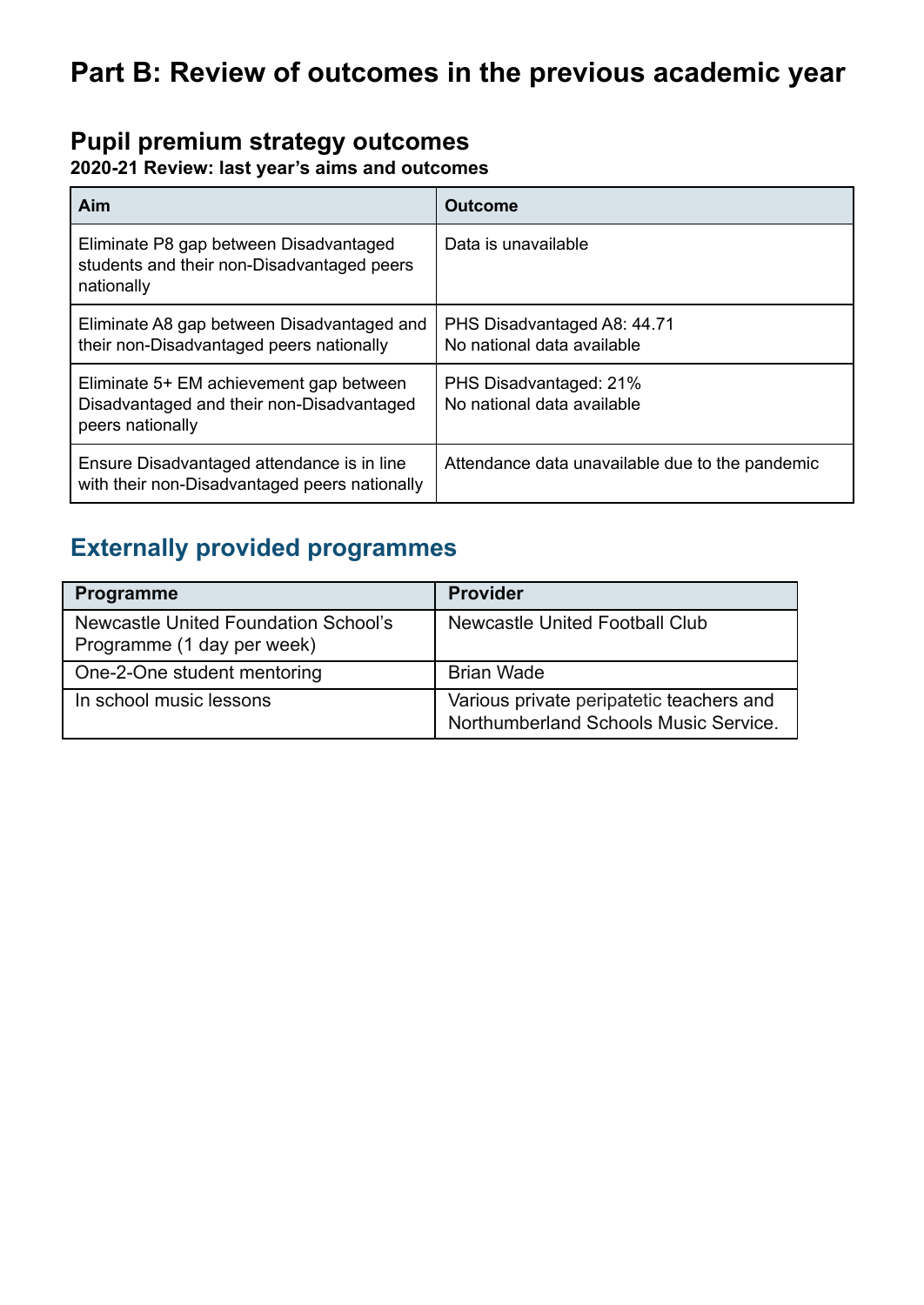



Aiming for our students to be happy, feel safe and secure, and achieve exceptionally well

Kieran McGrane - Headteacher

The Crescent Callerton Lane Ponteland Newcastle upon Tyne NE20 9EG Tel: 01661 824711 E-mail: phs@ponthigh.org.uk Website: www.ponthigh.org.uk Twitter: @PontHigh

## **Appendix A - Pupil Premium Plus Spending for 2021 22**

### **Background Information**

#### **What is the money for?**

The DfE has said that it intends the funding to be spent on: '...helping adopted children emotionally, socially and educationally by providing specific support to raise their attainment and address their wider needs.'

The focus on children's social and emotional and wider needs is in contrast to the Pupil Premium for children eligible for free school meals, which is focused on closing the attainment gap. The money is not ring fenced and does not have to be spent on the individual child. The DfE has said that it has introduced this flexibility so that schools can get maximum impact from the funding and so that children who change schools are not disadvantaged. In deciding how to use the Pupil Premium Plus funding, schools will want to understand and take account of the particular needs of looked after and previously looked after children, as these may be additional to or different from the needs of children who attract the Pupil Premium because they are from financially deprived family circumstances; for example, financial subsidies such as school trips and clubs may not address the needs of previously looked after children.

The DfE has clearly said that the funding should not be used to supplement the general school budget, or to support other groups of pupils such as those with special educational needs or who are low attaining. Some children who are eligible for Pupil Premium Plus will have special educational needs or low attainment, but these are needs which should be met through the usual or additional funding streams available to the school.

The DfE encourages schools to use robust evidence when making decisions about how to spend the funding to support previously looked after children and recommends seeking advice from the local authority, the virtual school and the designated teacher for looked after children, as the impact of abuse, neglect, trauma and loss does not disappear overnight. The DfE says that schools are also encouraged to seek advice from national organisations that specialise in adoption support

#### **Who decides how the funding is spent?**

It is up to each individual school to decide how to spend the money. The DfE has clearly stated that it is good practice to consult parents and guardians when making the decision. Some schools are consulting with individual parents and guardians, while others have invited adopters and special guardians to group consultations or task groups about how to spend the funding. Schools must act transparently and publish their pupil premium spending on their websites. We strongly recommend that schools separate their pupil premium and pupil premium plus spending in these breakdowns, since the needs of the two groups are different.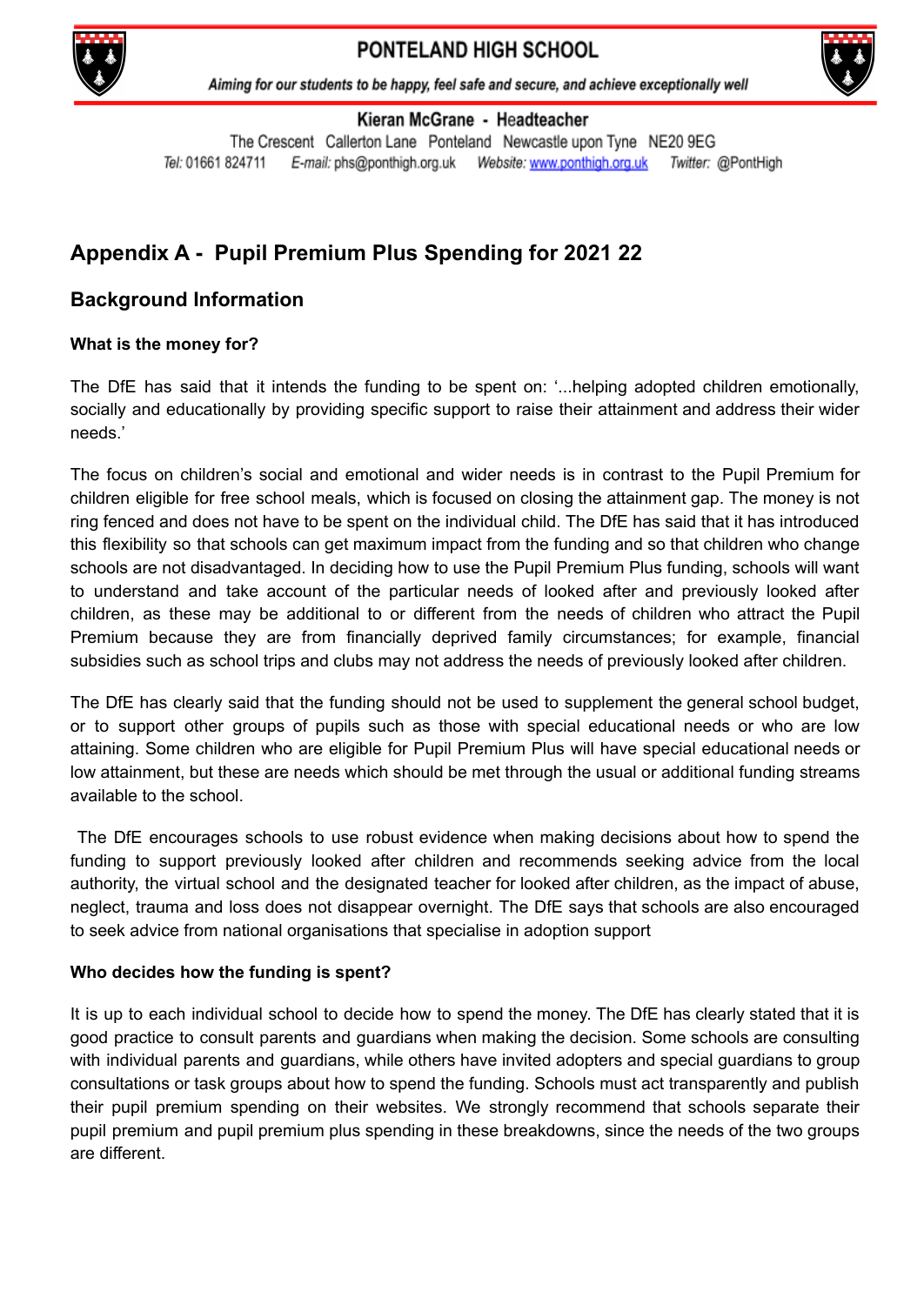#### **Additional Support for PP+ Cohort**

In addition to the support outlined via our Pupil Premium Support Strategy and Spending, we have identified the following needs within our cohort of Looked After and Post Looked After children as well as those children with a named social worker (PP+).

- **Nurture and relationships**
- **Scaffold children's social skills and peer relationships**
- **Support for emotional literacy and emotion regulation**
- **Support children to cope with transitions**
- **Develop children's executive functioning skills**
- **Address barriers to information sharing and joint working**

The following outlines the additional offer we have for our PP+ cohort under these identified needs.

#### **Additional Offer for students eligible for PP+**

- **1. Provide nurture and relationships through:**
	- A nurture breakfast club which allows children to settle into the school day
	- Providing meet and greets for children at the start of the day, where required.
	- A Safe Space area which is staffed with trained and nurture trained staff.
	- Training and supporting staff to provide key attachment relationships with regular 1:1 'attachment time' built into children's timetables

#### **2. Scaffold children's social skills and peer relationships, for example through:**

- Social skills groups or Circle of Friends interventions
- Supported Lunchtime clubs with opportunities to practise social skills
- Training midday supervisors to provide structured play at break times
- Friendship groups
- Facilitating friendships e.g. through a buddy scheme or peer mentoring initiative

#### **3. Support emotional literacy and emotion regulation through:**

- Emotional literacy and emotion regulation groups, including anger management
- Enhanced Pastoral Care through regular tracking and check-ins
- Providing alternatives to detention and isolation which focus on understanding and repairing what went wrong